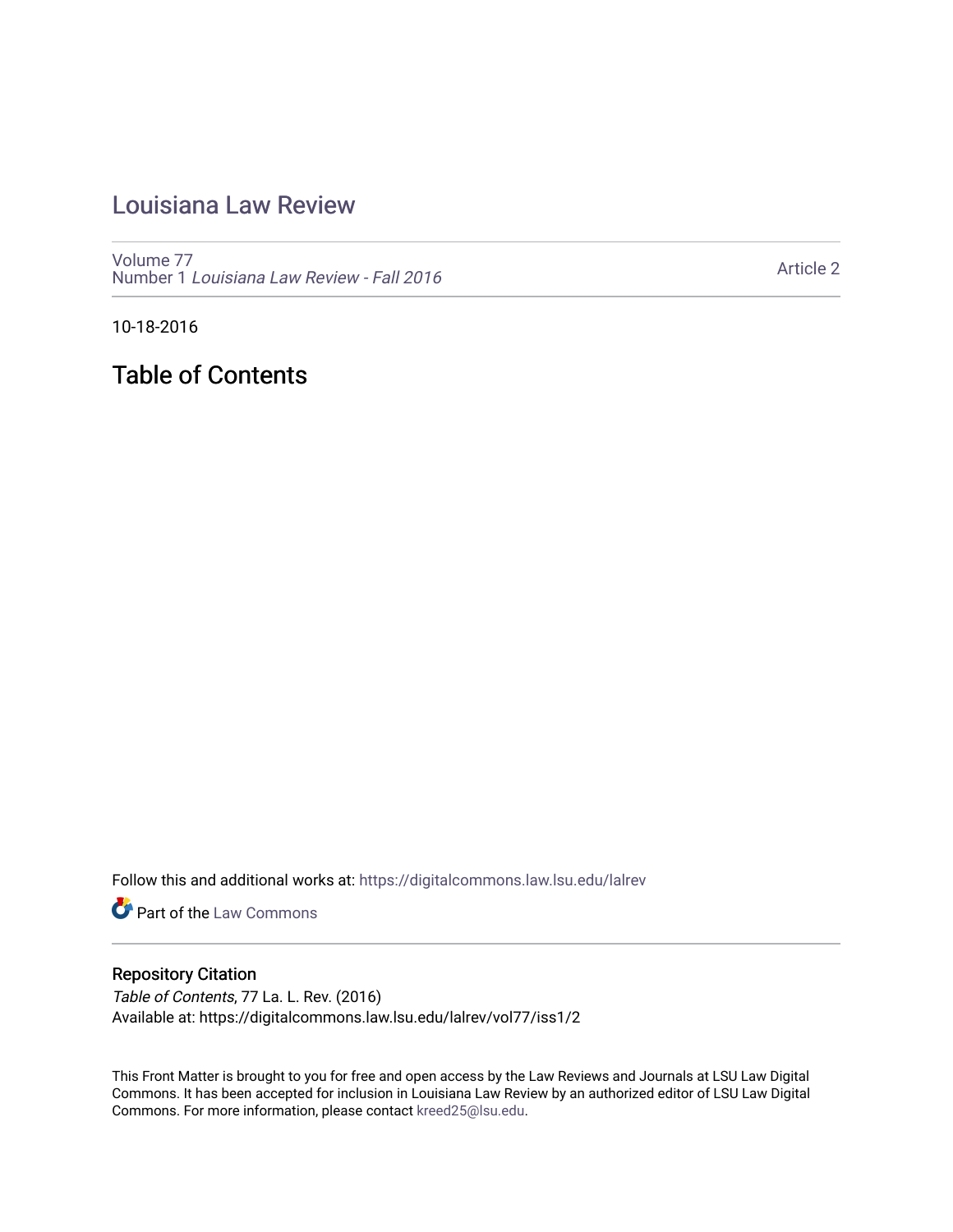# Louisiana **Law Review**

VOLUME 77 FALL 2016 NUMBER 1

### **CONTENTS**

### **ARTICLES**

| Slavery Under the Thirteenth Amendment: Race and the Law of Crime<br>and Punishment in the Post-Civil War South                                                                                                         |              |
|-------------------------------------------------------------------------------------------------------------------------------------------------------------------------------------------------------------------------|--------------|
| Peter Wallenstein                                                                                                                                                                                                       | $\mathbf{1}$ |
| <b>Restitution and the Excessive Fines Clause</b><br>Kevin Bennardo                                                                                                                                                     | 21           |
| The Right to Redemption: Juvenile Dispositions and Sentences<br>Katherine Hunt Federle                                                                                                                                  | 47           |
| Incomplete Sentences: <i>Hobby Lobby's</i> Corporate Religious Rights, the<br>Criminally Culpable Corporate Soul, and the Case for Greater<br>Alignment of Organizational and Individual Sentencing<br>Kenya J.H. Smith | 75           |
| <b>COMMENTS</b>                                                                                                                                                                                                         |              |
| The Lack of Money is the Root of All Evil: Louisiana's Ban on Bail<br><b>Without Surety</b>                                                                                                                             |              |
| Gabriel Loupe                                                                                                                                                                                                           | 109          |
| Cell Phone Location Tracking: Reforming the Standard to Reflect<br><b>Modern Privacy Expectations</b>                                                                                                                   |              |
| Shannon Jaeckel                                                                                                                                                                                                         | 143          |
| The Road to Understanding the Confrontation Clause: Ohio v. Clark<br>Makes a U-Turn                                                                                                                                     |              |
| Julien Petit                                                                                                                                                                                                            | 175          |
| By the Pricking of My Thumbs, State Restriction This Way Comes:<br>Immunizing Vaccination Laws from Constitutional Review<br>Megan Joy Rials                                                                            | 209          |
|                                                                                                                                                                                                                         |              |